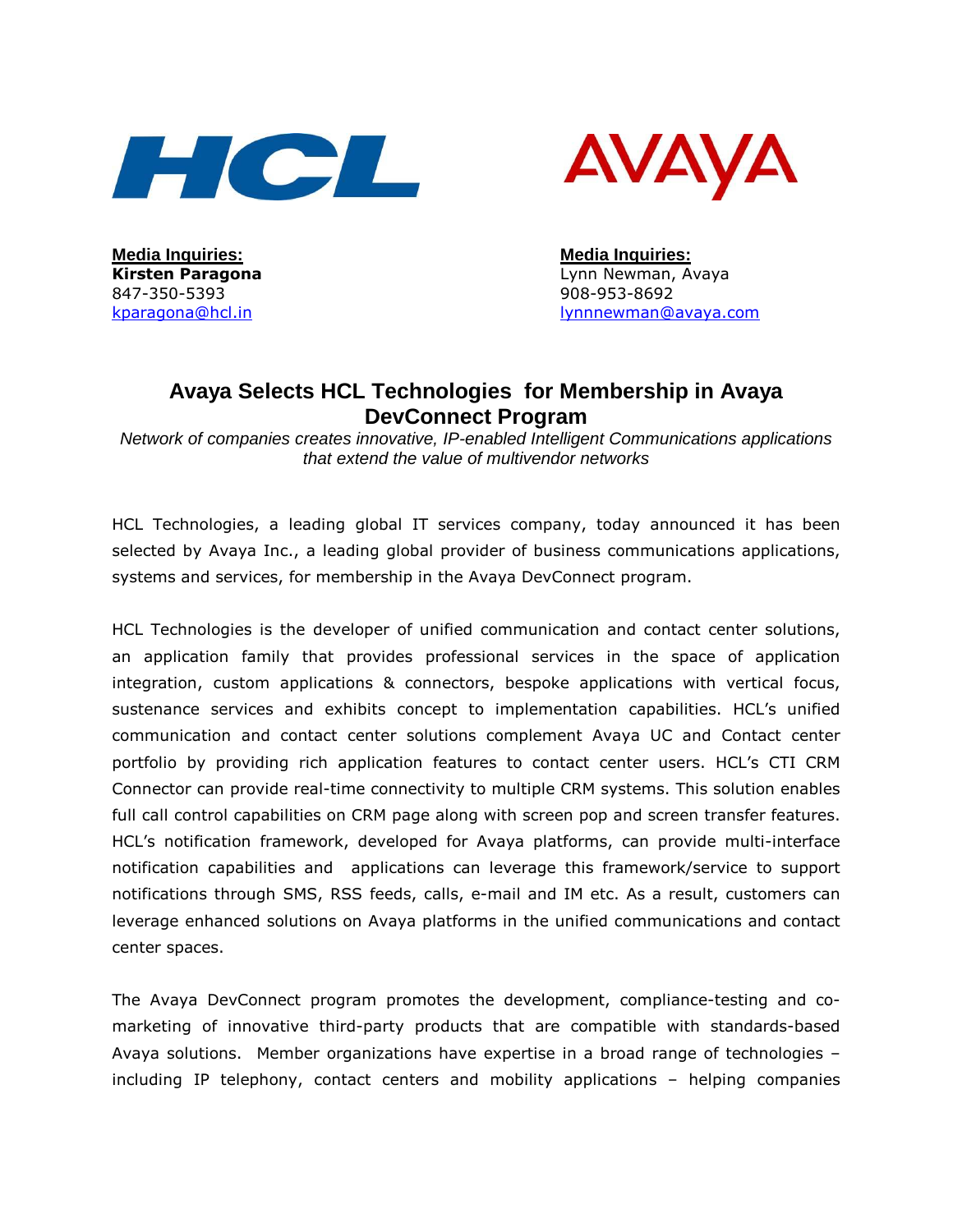extend the value of multi-vendor networks and transform voice into an intelligent business application that delivers true value to the bottom line.

"HCL has been focused on the Networking and Telecom domain providing solutions to our customers leveraging our domain and technical expertise," said Sandeep Kishore, senior vice president and head of HCL's global HiTech and Manufacturing practice. "We are glad to be selected as a member of Avaya's DevConnect program. We believe this will add to our capability to impact our customers' existing business as well as next generation unified communications and contact center solutions."

The Avaya DevConnect program currently includes thousands of software and hardware developer companies, integrators, service providers and customers. Members have created a broad array of innovative solutions tested for Avaya compliance, including natural language speech recognition applications, wireless services, specialized computer telephony integration and reporting capabilities, and applications tailored for specific vertical industries.

"With the involvement of companies like HCL Technologies, our Avaya developer community has become a catalyst for rapid innovation — creating multi-vendor applications that help enterprises around the world unleash powerful new possibilities for operating more efficiently and effectively," said Eric Rossman, vice president, developer relations and technical alliances, Avaya. "We help businesses embed secure, reliable Intelligent Communications into the very fabric of their organizations so employees and customers have ready access to information regardless of where they are and how they prefer to communicate."

Membership information and a listing of solutions developed and tested under the DevConnect program are available at www.avaya.com/devconnect.

# About Avaya

Avaya is a global leader in enterprise communications systems. The company provides unified communications, contact centers, and related services directly and through its channel partners to leading businesses and organizations around the world. Enterprises of all sizes depend on Avaya for state-of-the-art communications that improve efficiency, collaboration, customer service and competitiveness. For more information please visit www.avaya.com. For more information on the Avaya DevConnect program, visit www.avaya.com/devconnect.